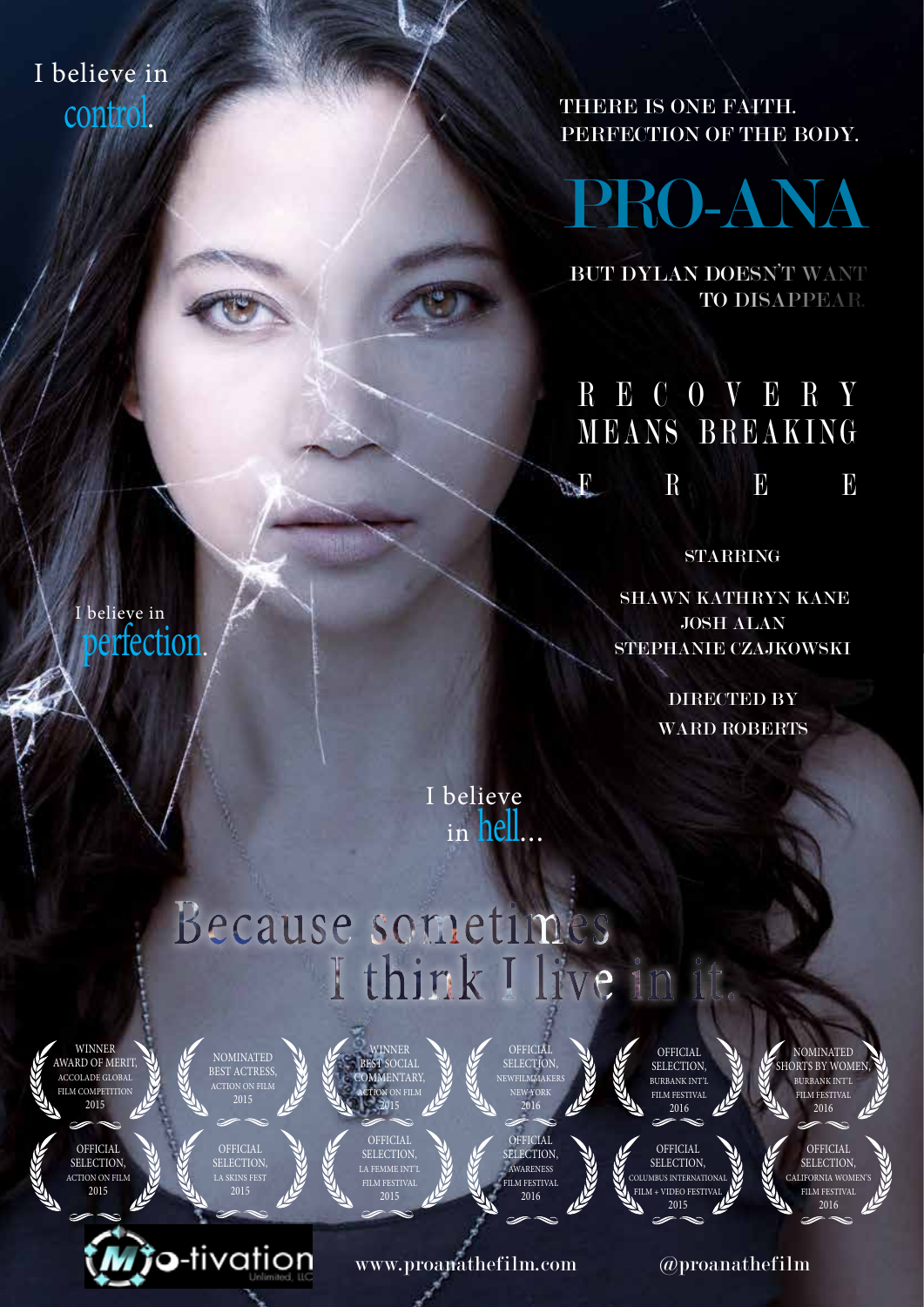# MO-TIVATION UNLIMITED PRESENTS PRO-ANA

#### STARRING SHAWN KATHRYN KANE, JOSH ALAN, STEPHANIE CZAJKOWSKI DIRECTED BY WARD ROBERTS

|  | IMDB: www.imdb.com/title/tt4881996         |
|--|--------------------------------------------|
|  | Instagram: www.instagram.com/proanathefilm |
|  | Facebook: www.facebook.com/proanathemovie  |
|  | Twitter: www.twitter.com/proanathefilm     |
|  | Hashtag: #proanathefilm                    |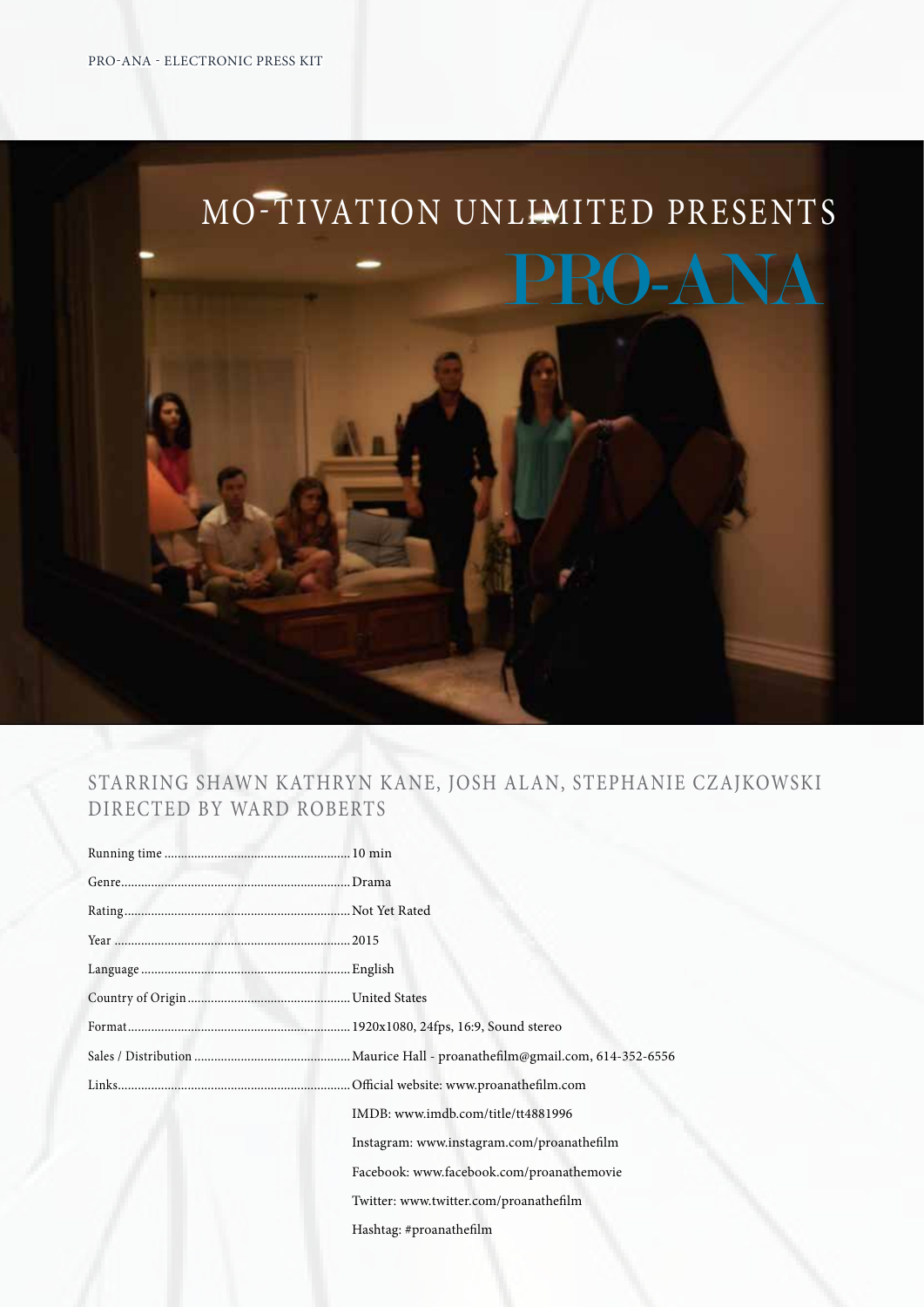# SYNOPSIS

Pro-Ana, the film is a young woman's journey of **TCCOVETY** and **CSCAPC** from the cult of **DTO-ana**, whose adherents deify body dysmorphia and live by a strict doctrine of disordered eating. For this young woman, recovery means losing everyone she loves in order to rediscover herself.

Dylan meets with a pro-ana support group daily. The group shares tips, encouragement, acceptance, and - when necessary - **discipline**. But Dylan has begun to think she can turn their tips into a lifestyle that supports eating. When Maggie, her counselor, detects Dylan's distance, the group, together with Dylan's live-in boyfriend Shannon, takes action to get Dylan back on the path to  $\text{SalVation}$  through starvation.

"Pro-ana," "pro-mia" and "pro-thin" are innocuous-sounding names given to a real and growing online subculture of body dysmorphics seeking to become "better" disordered eaters - better addicts. This lifestyle is guided by standardized rules, iconography and mantras like the Ana Creed. Pro-Ana was largely inspired by  $\text{\#ThePowerWithin}$  social media campaign, a forum for body dysmorphics and disordered eaters in recovery.



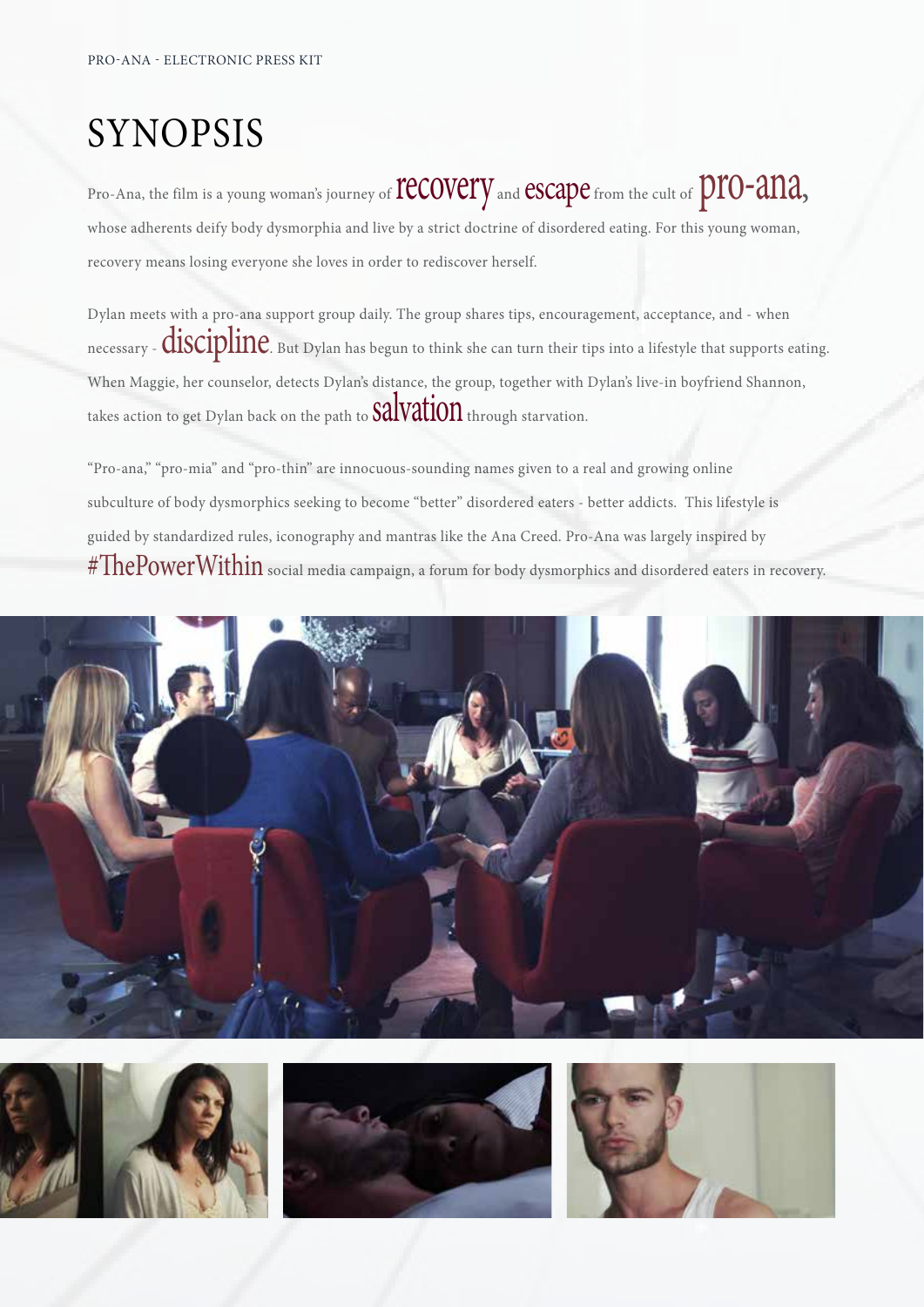# DIRECTOR'S STATEMENT



When Shawn sent along the shooting script for Pro-Ana, I was equal parts fascinated and horrified. The reality of such a community existing in today's society seemed impossible.

### $\ldots$   $\rm{How}$  could individuals come together and consciously aid one another in behavior so blatantly destructive to their bodies?

The answer was clear... body dysmorphia is a disease. A disease that needs a much greater understanding so those in its grip have the absolute best chance of breaking free.

I hope this film will instill in its audience an awareness of pro-ana, leading to a constructive dialogue on how best to help those who are afflicted.

And for those who are afflicted, I hope this story gives them strength and encouragement in knowing they are not alone.

Ward Roberts

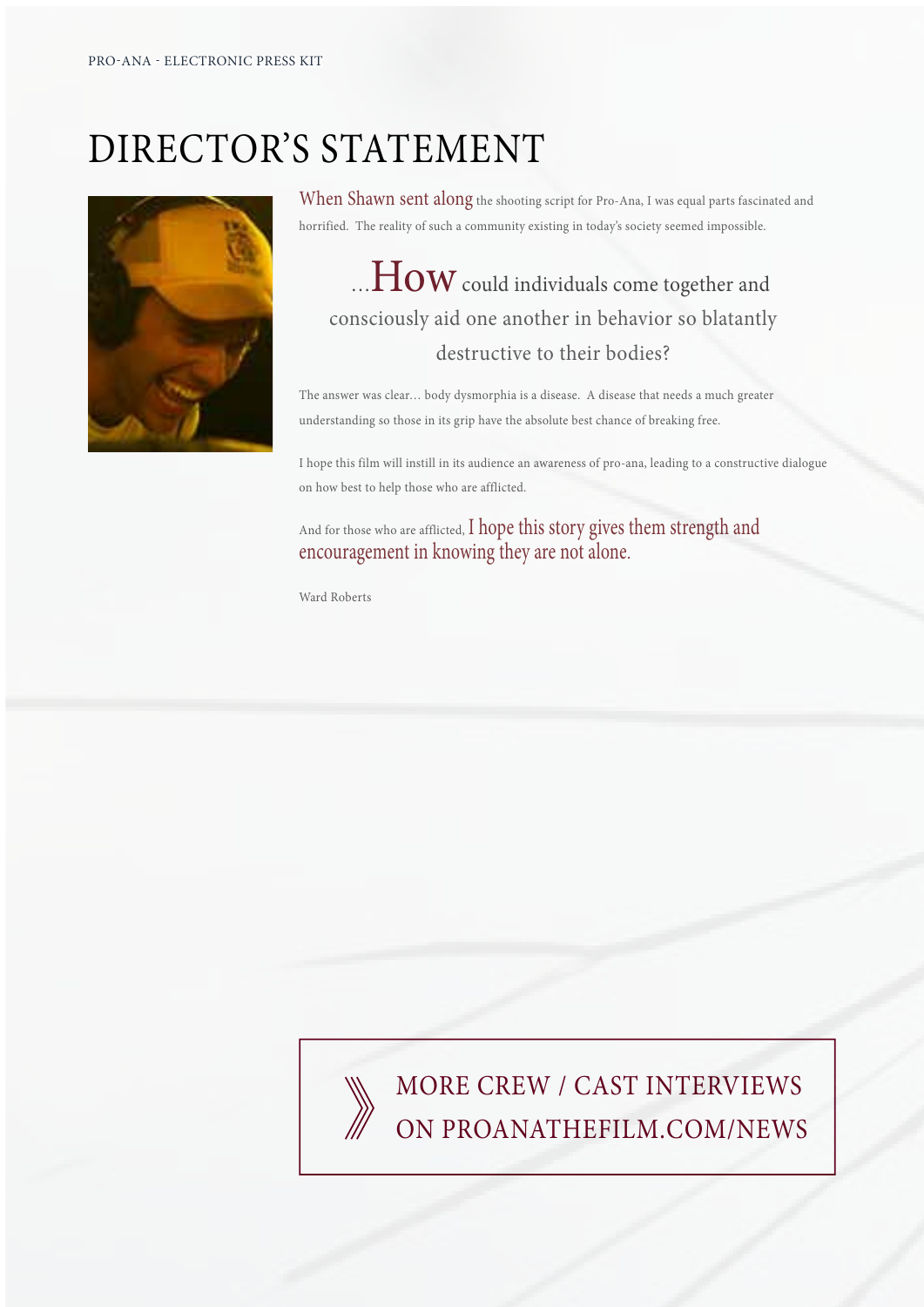# WRITER/PRODUCER'S STATEMENT



In the spring of 2015, my friend and colleague Iris McAlpin and I were once again discussing her work with #ThePowerWithin social media campaign, the mission of which is, in part, to create a forum of acceptance and sharing for recovering sufferers of body dysmorphia and eating disorders. On this day, however, my questions to her were more probing than usual. At a certain point, I couldn't proceed without confessing I'd started conceiving a short film sparked by our discussions.

### ... I wanted to write about a young woman who, if she was similar to me, would go about her disorder in a very focused, logical goal-oriented way.

I was surprised - yet not surprised - when Iris then told me about an entire subculture in the body dysmorphia (BDD) community called "pro-ana" whose adherents do just that.

The information I uncovered while researching pro-ana was disturbing. This subculture's tenets are formalized and passionately espoused across regularly updated websites, Tumblrs, social media pages, and web journals. It is a codified denigration of self to elevate an impossible ideal. Yet, the most disconcerting discovery was that the credos resonate: they're couched in twisted and appealing logic; they borrow familiar language from motivational, spiritual and religious teachings; and they utilize powerful, affecting imagery - an iconography.

### $\mathbf{P} \mathbf{r}$ **O –**  $\mathbf{A} \mathbf{n}$ **a** struck me very clearly as a religion, a cult more specifically, and that's how it's treated in our film.

Body dysmorphia is a mental disorder. Logic doesn't enter into it. Similarly, disordered eating is an addiction. Logic doesn't enter into it. Pro-ana is a cult. Logic – you know. It takes tremendous strength to decide to free yourself from any one of these things. Only then can you begin to recover. That is the story we wanted to tell.

Shawn Kathryn Kane

MORE CREW / CAST INTERVIEWS ON PROANATHEFILM.COM/NEWS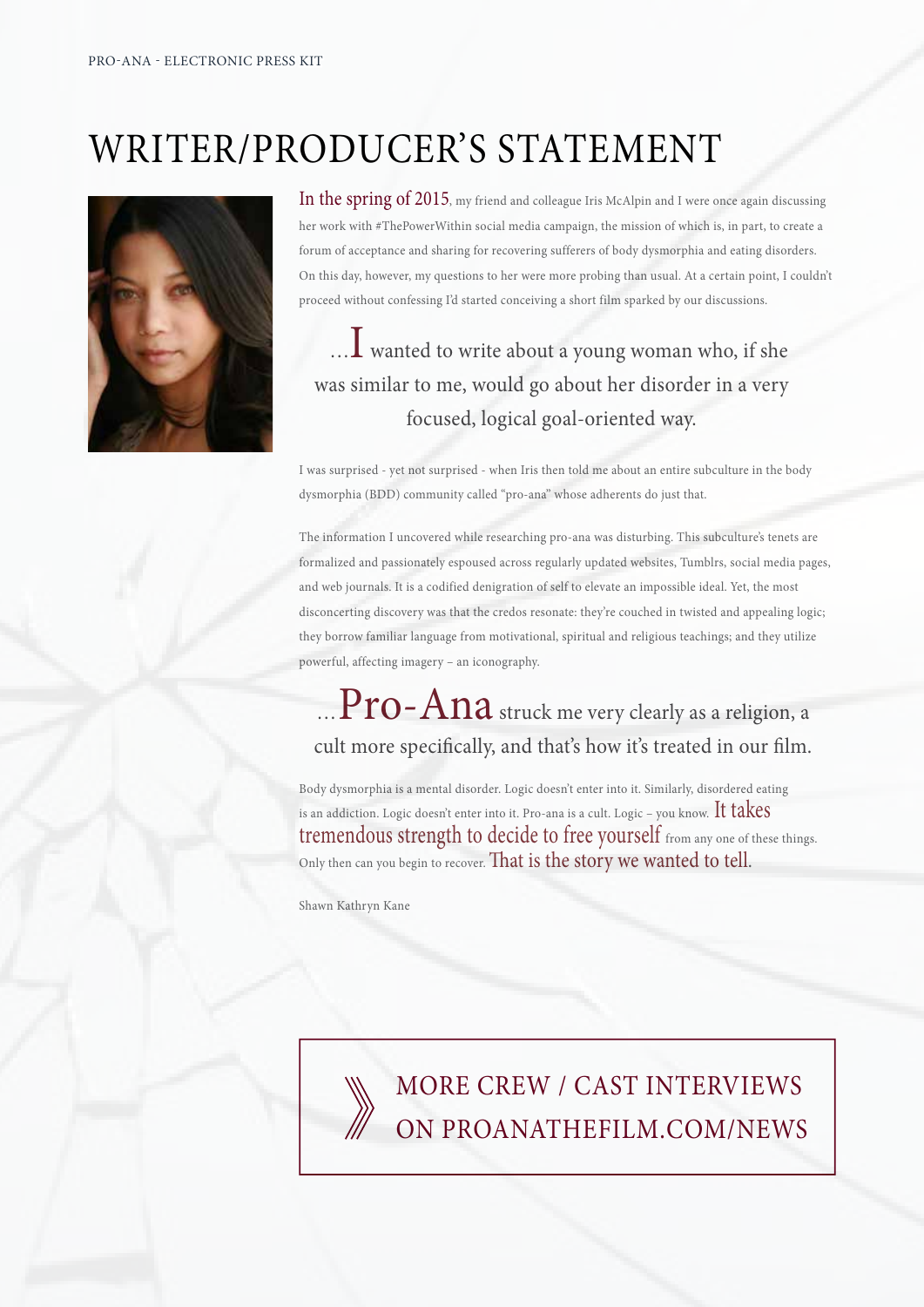### CAST



#### **SHAWN KATHRYN KANE** as Dylan

Shawn Kathryn Kane grew up in New York where she studied at NYU's TISCH School of the Arts and the Atlantic Theater. Now studying with Ivana Chubbuck, Shawn's credits include Criminal Minds, recurring roles on General Hospital and Days of Our Lives, and various independent films.



#### **JOSH ALAN** as Shannon

Josh Alan is an American-born actor, raised in Georgetown, Texas. Josh moved to Los Angeles in 2011, trained at Ivana Chubbuck Studio and Groundlings, and began his acting career in 2013. He is also a musician, proficient with drums and guitar.



#### STEPHANIE CZAJKOWSKI as Maggie

Wisconsin-native Stephanie trained at NYU's TISCH School of the Arts with Playwrights Horizons and Steppenwolf. She's appeared on such shows as Criminal Minds. Rizzoli & Isles, Scandal, and Showtime's Shameless in which she did pushups with William H. Macy.



#### **GUSTAVO ADOLFO** as Jerod

Born and raised in Puerto Rico, Gustavo got his start as a dancer on Telemundo but was soon working as an actor on that same channel. After moving to Los Angeles, Gustavo studied Meisner technique for two years at the Joanne Baron / D.W. Brown Studio. He's recently appeared on such shows as Scandal, Bosch and Aquarius.



#### **JENNA WILLIS** as Jessa

A graduate of Loyola Marymount University, Jersey-born former Division One volleyball player Jenna set her sights on acting and Los Angeles. She's had roles in ABC's Grey's Anatomy, FX's American Crime Story, and upcoming film It Snows All the Time beside Brett Cullen and Taryn Manning. Jenna feels honored to have been a part of this project.



**JUDE LANSTON** as Brian

Jude B. Lanston is an actor living in Los Angeles. You may have seen him lately on Jimmy Kimmel Live!, Young & Hungry, or Despair Sessions, to name a few. Coming from a family that has suffered through BDD, and having many close friends who've struggled with anorexia and bulimia, Jude was proud to be part of Pro-Ana's cast.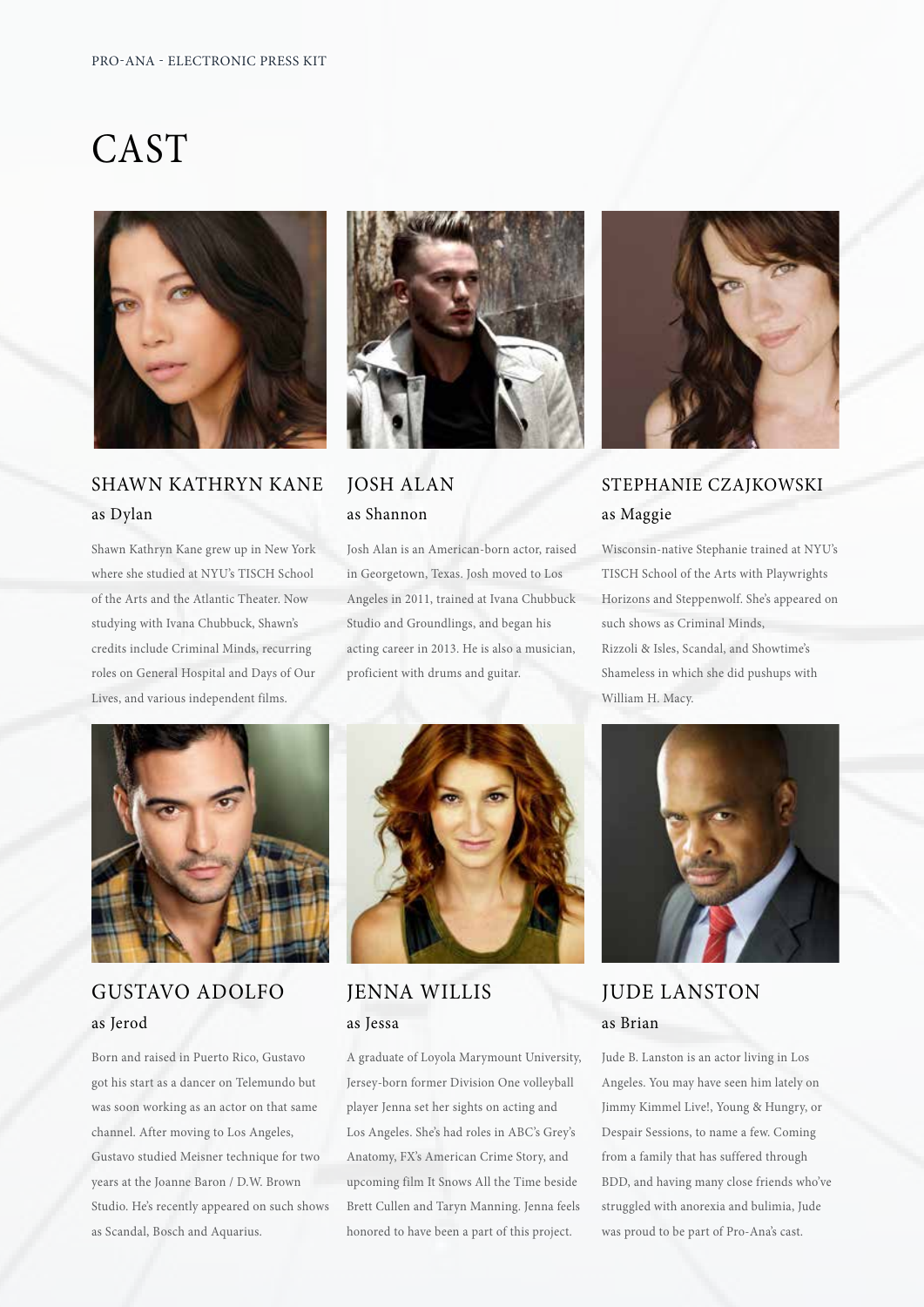### **CREW**



#### **EXECUTIVE PRODUCER** Maurice Hall

Maurice is President/CEO of Mo-tivation Unlimited, LLC which produces content via film, television and web to emphasize the five principles: Faith in God, Education, Healthy Living, Persistence and Work Ethic.

A few of Maurice's acting credits include Fox's The Mindy Project, Nickelodeon's Sam & Cat, VH1's Hit The Floor and the film A Date To Die For.

Maurice also wrote, produced, directed and starred in the feature film Baker's Man and the critically acclaimed dramatic web series Shadow Love.



#### **DIRECTOR** Ward Roberts

Ward Roberts owns the fun, twisted brain behind two critically acclaimed feature films and countless music videos, webisodes, short films and commercials. An Indianian living in Los Angeles, Ward has a loving wife, two darling children, an old dog and an older cat.

Ward's hilarious yet disturbing cult smash feature Dust Up with Amber Benson played in more than 20 cities and was released in more than 100 million homes via virtually every major digital platform, as well as on DVD in major retailers. Ward's first feature, Little Big Top starring the iconic Sid Haig, was released theatrically to rave reviews and is currently available on Amazon and Netflix streaming as well as on DVD.



#### WRITER/PRODUCER Shawn Kathryn Kane

Shawn Kathryn Kane started acting and writing at the age of five. She's a graduate of New York University's TISCH School of the Arts and the Atlantic Theater Company Acting School, currently studying with Ivana Chubbuck.

Recent writing endeavors include The Young & The Restaurant, an Instagram "cellenovela," Apocalypse Wow, an hour-long comedy-drama series, and Noirmare, a short film that won the grand prize at its festival debut and continues to take home honors on the festival circuit.

**WINNER BEST SHORT** LITTLE BIG TOP AN LUIS OBISPO

WINNER **GRAND PRIZE NOIRMARE TION ON FILM** 

WINNER **BEST ENSEMBLE** NOIRMARE .<br>DVA FILM FESTIVA  $2015$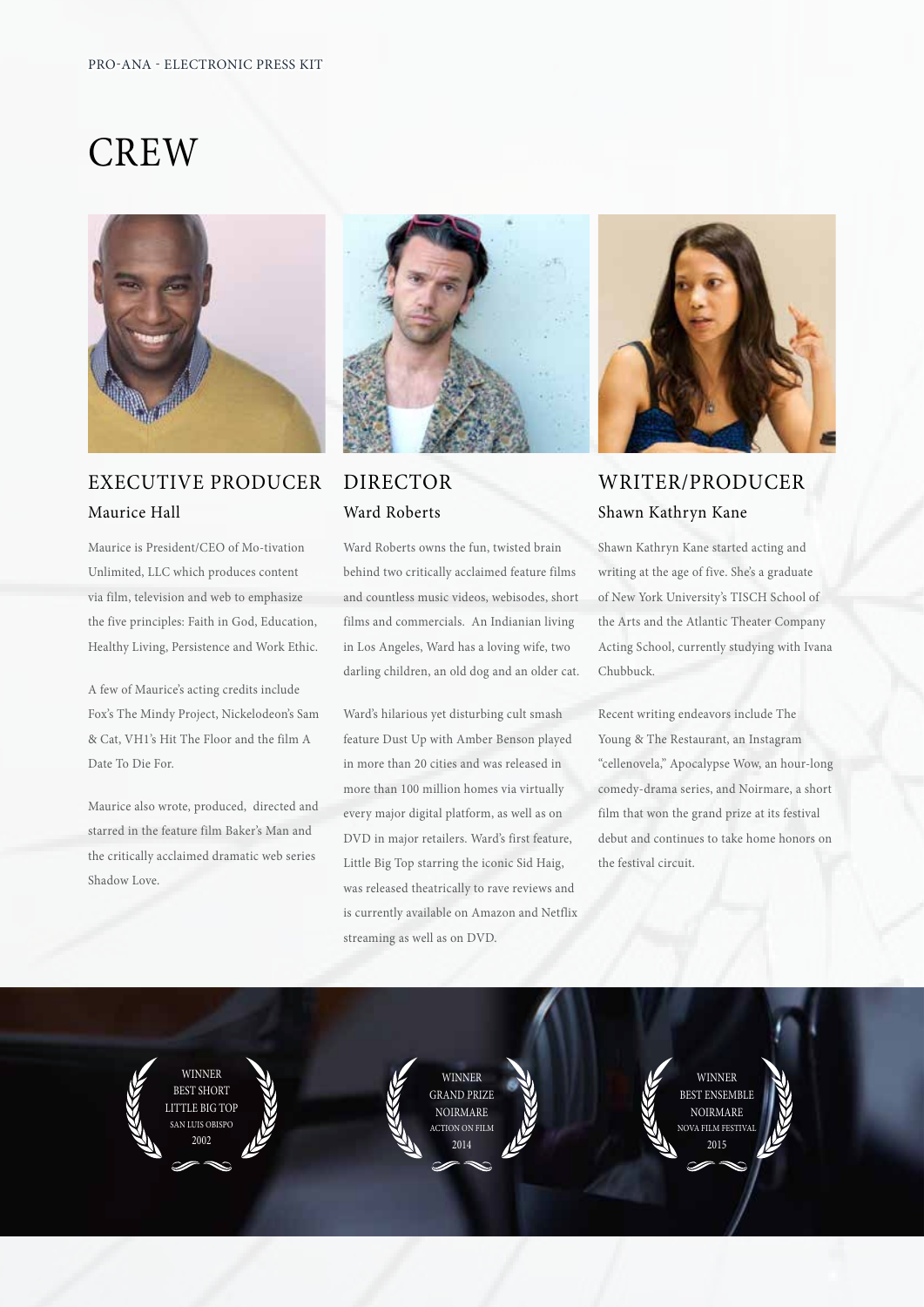# PRODUCTION NOTES



Pro-Ana, the film was largely inspired by Producer Iris McAlpin's work with #ThePowerWithin social media campaign.

In February 2015, Iris launched #ThePowerWithin (formerly #NoMoreStigmas) on her Instagram account @irismcalpin. In it, she discusses the daily issues faced by those **recovering** from eating disorders and other mental illnesses, and shares the tools and tips she's picked up on her road to happiness.

Iris first began struggling with depression at the age of 9, developed disordered eating behaviors at age 12 and, by the time she was 16, she had a full-fledged eating disorder. Her self destructive behaviors went almost completely unchecked for years, and she kept her struggles largely to herself.

As Iris progressed through recovery in her 20s, she began to see her **unwillingness** to speak out about her experiences as part of a larger problem. Her intent with #ThePowerWithin is to spark a global movement toward **aWareness**, acceptance and SUPPOIT for everyone affected by psychological disorders. In the process, she hopes to make the world safer for people to connect to who they really are and to talk freely about whatever they're dealing with, whether struggling with mental illness or not.

Pro-Ana, the film is now another aspect of Iris's work to increase global awareness and bring attention to a significant challenge faced by sufferers of body dysmorphia and disordered eating: the twisting of the language of support into "pro-ana."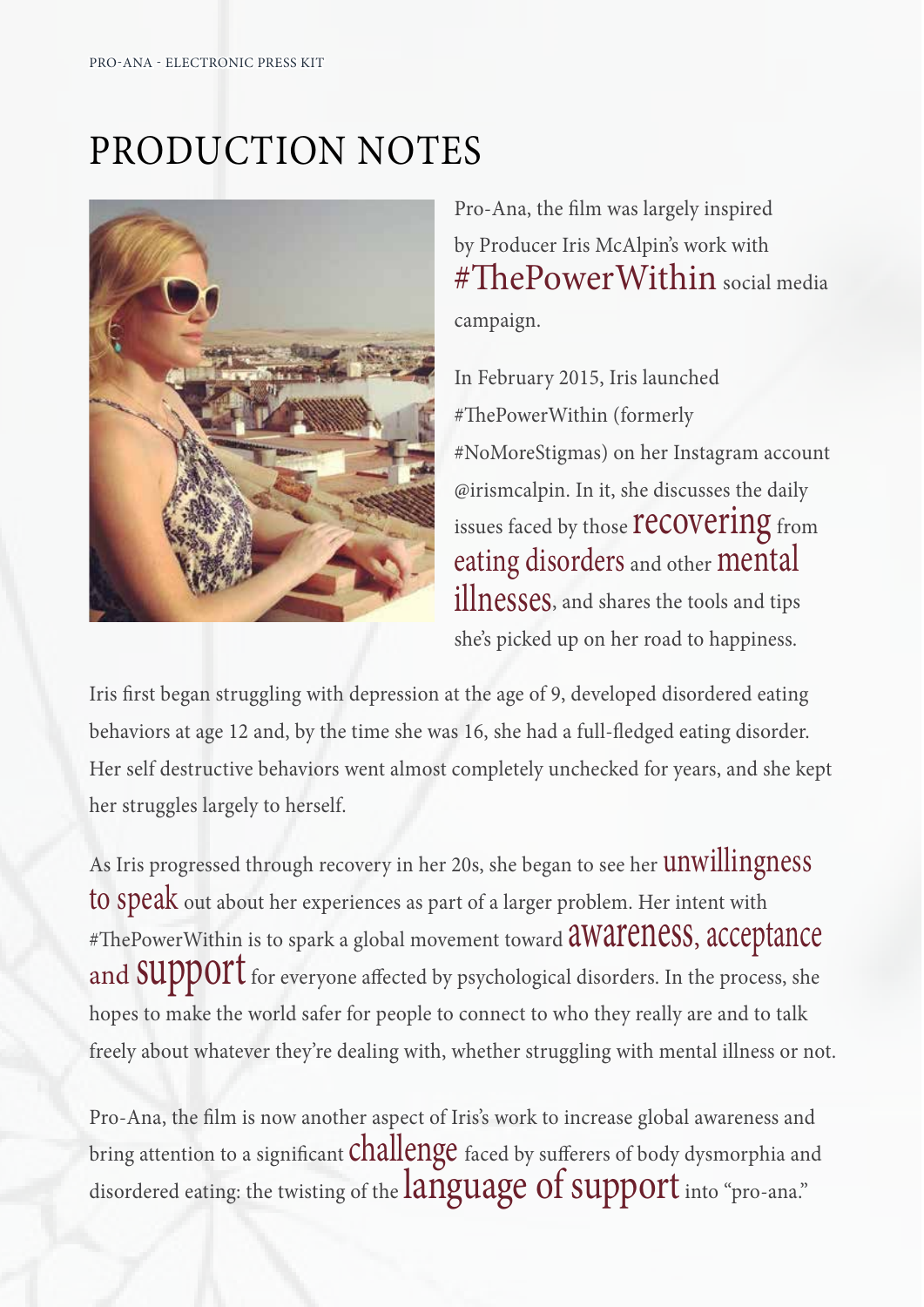### THE STORY BEHIND THE STORY



« Body dysmorphia has the highest mortality rate of any mental disorder."

Patrick F. Sullivan, AMERICAN JOURNAL OF PSYCHIATRY

« 1 in 5 women struggle with an eating disorder or disordered eating." NATIONAL INSTITUTE OF MENTAL HEALTH (NIMH)

« 10 million men in the United States suffer from a clinically significant eating disorder at some time in their life."

T. D Wade, TEXTBOOK IN PSYCHIATRIC EPIDEMIOLOGY

« Disordered eating is an addiction. When we give up an addiction, we must separate ourselves from everyone who fed into it, namely the people closest to us, and first accept being alone."

Shawn Kathryn Kane, writer PRO-ANA